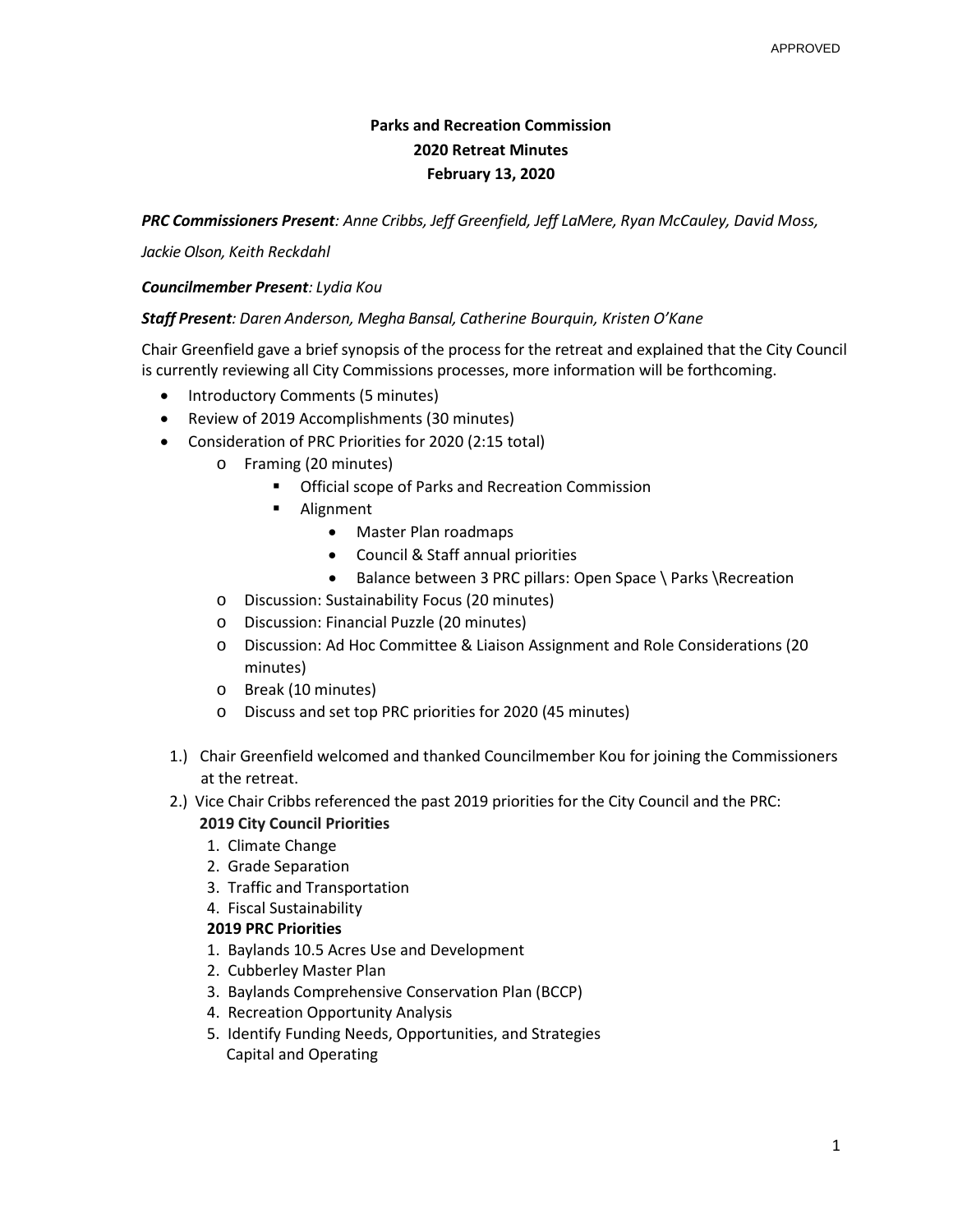In addition, 2019 PRC Guiding Principles

- 1. Green Stormwater Infrastructure (GSI)
- 2. Climate Change
- 3. Recreation Diversity Focus
- 4. Park Amenities Maintenance and Improvements
- 5. Policy Rules and Regulations
- 3.) Vice Chair Cribbs spoke on the Commissions 2019 accomplishments (Attachment) noting a few major highlights:
	- Pickleball
	- Access to Foothill Park
	- Dog Park restroom
- 4.) Chair Greenfield discussed areas to consider for the PRC 2020 Priorities (Attachment)
	- Includes Council Priorities/ Staff Priority Projects
	- Sustainability
	- Financial
	- Setting Priorities

 There was a brief discussion of the City Councils 2020 Priorities and how they might align to the PRC's 2020 Priorities:

2020 City Council Priorities

- Housing
- Sustainability, with a focus on climate change
- Mobility, which includes modes of transportation
- 5.) Commission brainstormed ideas and settled on three Priorities for 2020:
	- A. Environmental and Fiscal Sustainability
	- B. Preserve and Enhance Parks and Open Spaces
	- C. Expand Recreation Opportunities

These three priorities were driven by specific priority projects areas to focus on this year, as follows:

| Project                          | <b>Sustainability</b> | Parks/Open Space | <b>Rec Opportunities</b> |
|----------------------------------|-----------------------|------------------|--------------------------|
| Baylands 10.5                    |                       | X                | X                        |
| Funding/Finance                  | x                     |                  |                          |
| <b>Foothills Park</b>            |                       | X                |                          |
| <b>Recreation Opportunities:</b> |                       |                  | X                        |
| - Expanding &                    |                       |                  |                          |
| Reinvigorating                   |                       |                  |                          |
| - Equity                         |                       |                  |                          |
| - Services                       |                       |                  |                          |
| - Events                         |                       |                  |                          |
| <b>Cubberley Master Plan</b>     |                       | X                | x                        |
| <b>Park Amenities</b>            |                       | X                |                          |
| Park Safety - BAC, Gardens       |                       | X                |                          |
| Sustainability                   | X                     |                  |                          |
| - UF                             |                       |                  |                          |
| - Safe Routes                    |                       |                  |                          |
| - FHP 7.7                        |                       |                  |                          |

Motion to Approve by Commissioner Reckdahl, seconded by Commissioner Cribbs Approved 7-0